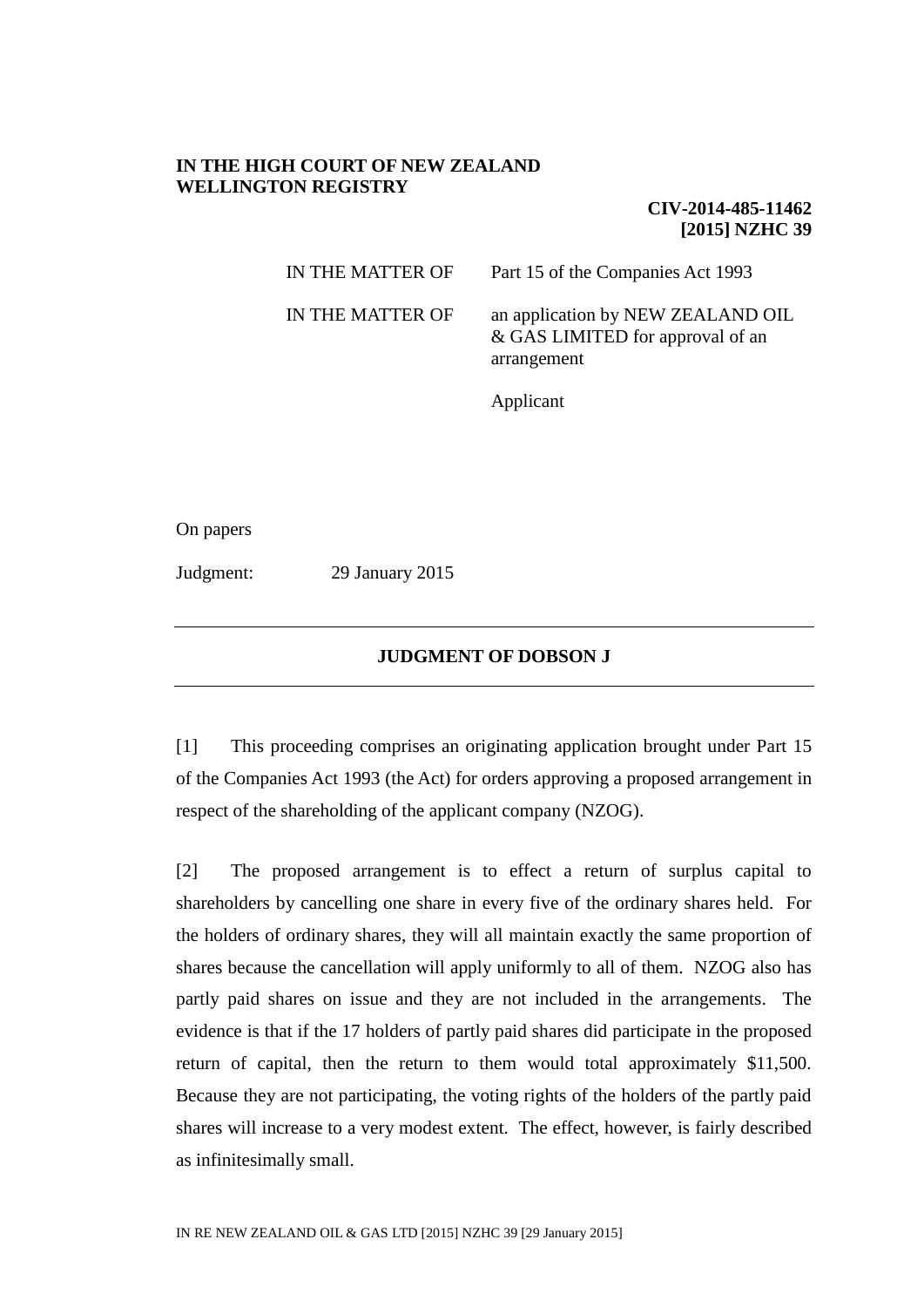[3] In November 2014, the Court made interlocutory orders directing the holding of a special meeting of the shareholders of NZOG, and authorising the mode of providing notice of the meeting and notice of these proceedings. The steps authorised by those orders have been undertaken. The outcome of voting at the shareholders' meeting was an overwhelming level of support for the proposed  $arrangement.<sup>1</sup>$ 

[4] There has been no indication of opposition to the proposed arrangement. For reasons I address briefly below, I am satisfied that it is appropriate to make the final orders sought to approve the proposed arrangement.

[5] Before doing so, it is appropriate to address two aspects of the procedure adopted on behalf of NZOG that have been the subject of comment on behalf of the Takeovers Panel (the Panel). Since July 2014, additional provisions introduced in ss 236A and 236B of the Act apply in relation to any arrangements or amalgamations for which approval is sought under Part 15, where such initiatives relate to a company that is subject to the Takeovers Code (a code company).

[6] In this case, the Panel instructed counsel and three memoranda were filed on its behalf that addressed aspects of the procedure that had been adopted by NZOG. The Panel did not formally seek to be heard, and did not register opposition to the specific proposal. Rather, it raised two issues perceived as having precedential impact in terms of the process that a code company should adopt when pursuing an originating application under Part 15.

### **Timing of service of the originating application on the Panel**

[7] Section 236A provides in part as follows:

 $\overline{a}$ 

## **236A Arrangement or amalgamation involving code company**

(1) If a proposed arrangement or amalgamation affects the voting rights of a code company, the applicant for an order under section 236(1)

<sup>1</sup> Votes on the proposal were received from 63.59 per cent of all ordinary shares and 88.6 per cent of part-paid shares. Of those voting, 99.27 per cent of the votes cast in respect of ordinary shares were in favour, and 92.72 per cent of the votes cast in respect of part-paid shares were in favour.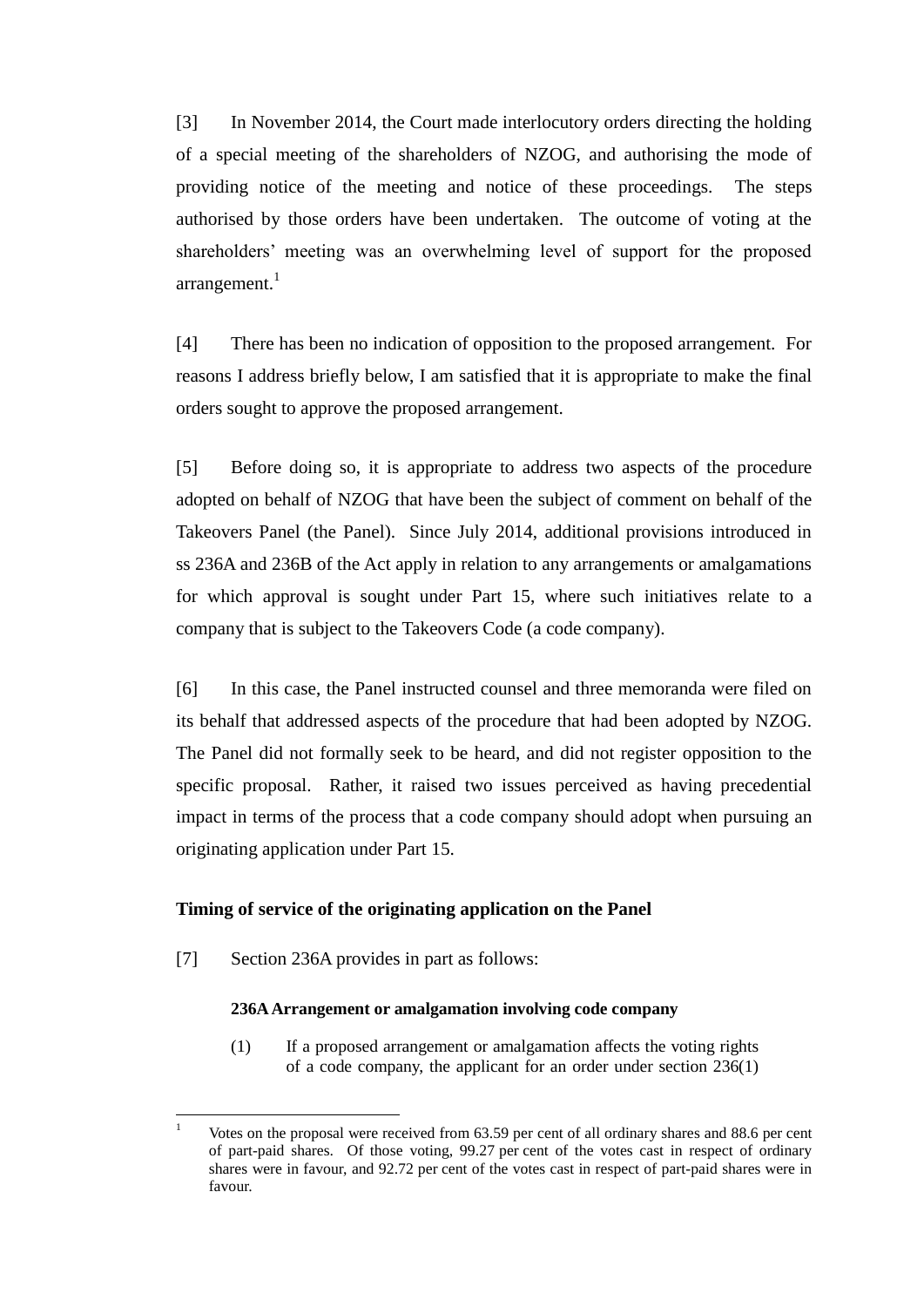must, at the same time as filing the application, notify the Takeovers Panel of the application.

- (2) The court may not make an order under section 236(1) that affects the voting rights of a code company unless—
	- (a) the code company's shareholders approve the arrangement or amalgamation in accordance with subsection (4); and
	- (b) either of the following applies:
		- (i) the court is satisfied that the shareholders of the code company will not be adversely affected by the use of section 236(1) rather than the takeovers code to effect the change involving the code company; or
		- (ii) the applicant has filed a statement from the Takeovers Panel indicating that the Takeovers Panel has no objection to an order being made under section 236(1).
- (3) The court need not approve a proposed arrangement or amalgamation merely because the Takeovers Panel has no objection to an order being made under section 236(1).

[8] In this case, the originating application and documents in support of it were filed on 19 November 2014, with service of all those papers being effected on the Panel the following day, 20 November 2014. It has been submitted on behalf of the Panel that that sequence did not comply with the requirement in s 236A(1) for the Panel to be notified "at the same time as filing the application".

[9] NZOG does not accept that there was any material non-compliance with this requirement to notify the Panel. It has submitted that the words "at the same time" contemplate a contemporaneous provision of notice to the Panel, but that that does not require the notification to be instantaneous at the time of filing of the papers. I am inclined to agree with NZOG that the requirement to provide notice to the Panel was discharged where it was effected within approximately four business hours of the filing of the originating application.

[10] Section 236A(2)(b)(ii) contemplates dealings between a code company proposing an arrangement or amalgamation and the Panel prior to making such an application. That will occur where the alternative of obtaining confirmation from the Panel that it has no objection to an order under s 236 is pursued. It follows that there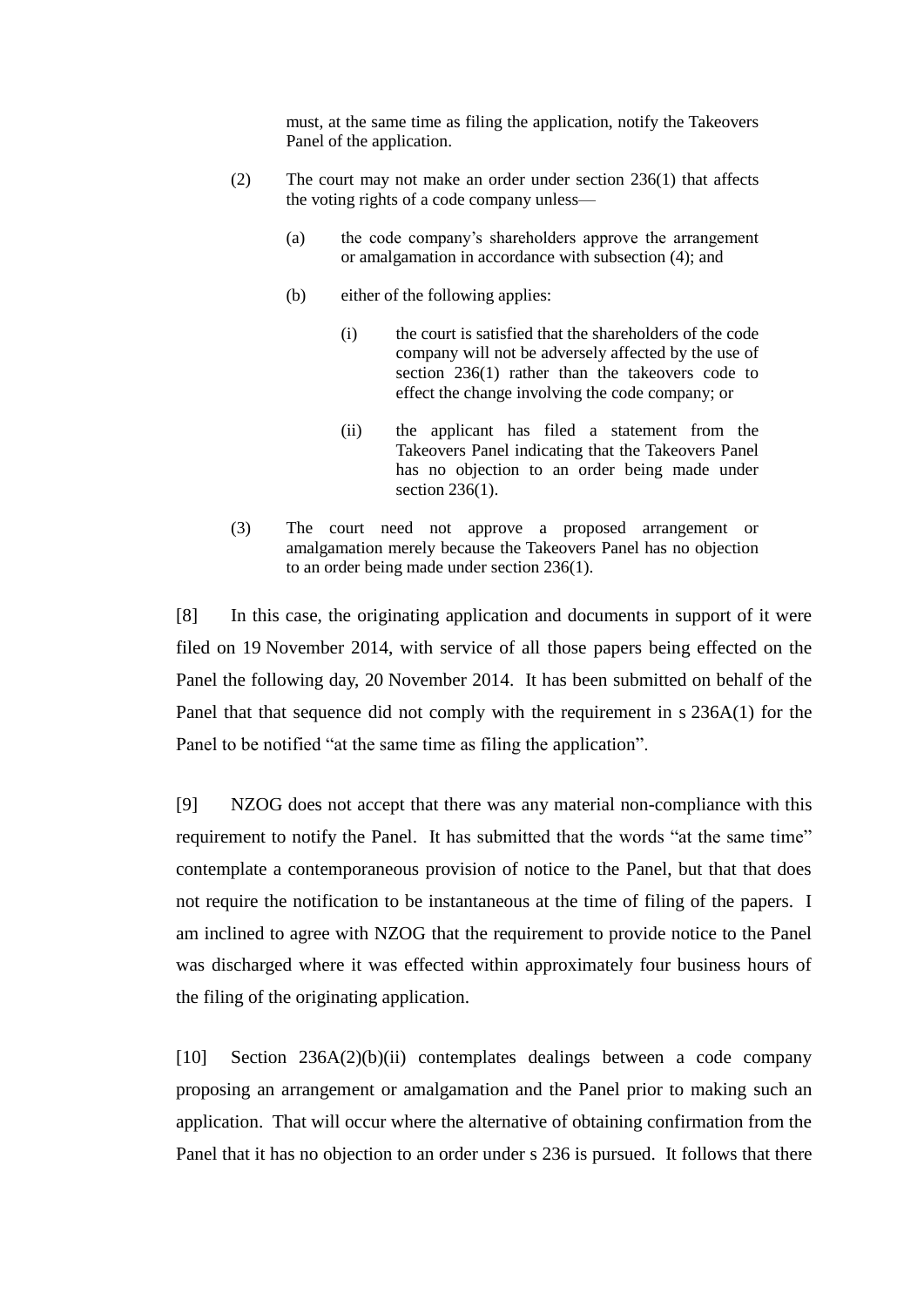will be circumstances in which the Panel is fully appraised of the terms and effect of a proposed arrangement prior to the filing of papers with the Court.

[11] However, that procedure is not mandatory. The alternative that was adopted here was for NZOG to satisfy the Court that the shareholders of the code company would not be adversely affected by NZOG resorting to the procedure under s 236 rather than adopting procedures under the Takeovers Code. Where this procedure is adopted, an applicant is required to notify the Panel at the same time as the originating application is filed. That is to be interpreted as notification as soon as is reasonably practicable. It is not a requirement for notification at the same instant as the documents are filed. Numerous logistical difficulties would arise if that were the nature of the obligation, without any countervailing justification in terms of the remit of the Panel to protect the interests of all shareholders of code companies.

[12] The position of the Panel is protected if it receives notification contemporaneously and before any consideration of the substantive merits of an originating application occurs. In this case, the interlocutory orders, sought on a without notice basis, were made by the Court the day after the Panel was notified, but there is no suggestion that the Panel's interests were in any way compromised by the terms on which those interlocutory orders were sought and granted.

### **Test for determining "interest classes" of shareholders**

[13] Section 236A of the Act includes a requirement for approval in the case of a code company by 75 per cent majorities of each "interest class" of shareholder. The provisions are in the following terms:

### **236A Arrangement or amalgamation involving code company**

…

- (4) For the purposes of subsection (2)(a), the code company's shareholders may only approve the arrangement or amalgamation in the following way:
	- (a) by a resolution approved by a majority of 75% of the votes of the shareholders in each interest class entitled to vote and voting on the question; and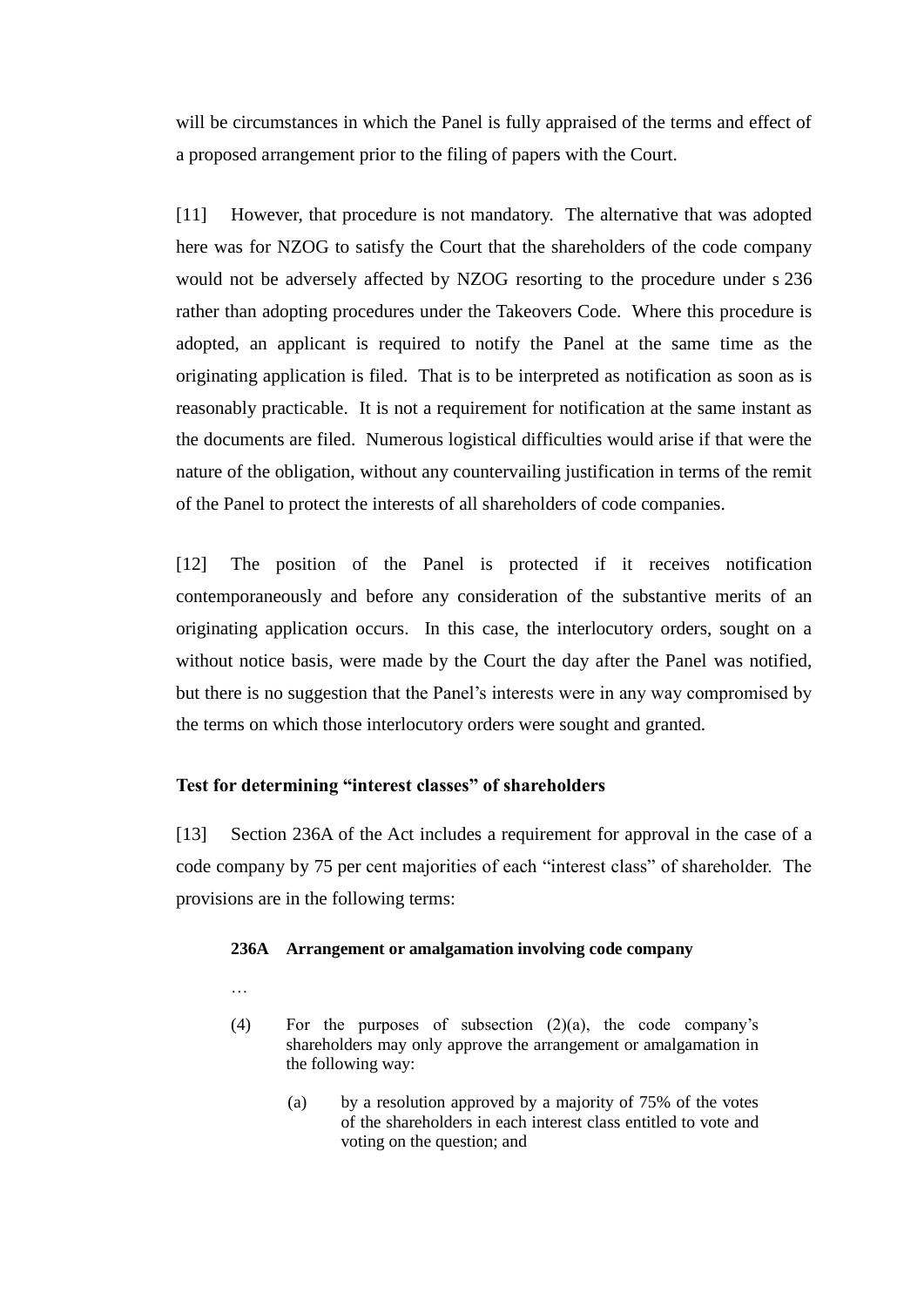- (b) by a resolution approved by a simple majority of the votes of those shareholders entitled to vote.
- (5) For the purposes of this section and section 236B,—

**affects the voting rights**, in respect of an arrangement or amalgamation, means an arrangement or amalgamation that involves a change in the relative percentage of voting rights held or controlled by 1 or more shareholders

**interest class** may be determined in accordance with the principles set out in Schedule 10

**voting right** has the meaning set out in section 2(1) of the Takeovers Act 1993.

[14] Schedule 10 to the Act provides:

#### **Interest class: principles**

For the purposes of section 236A, an **interest class** may be determined in accordance with the following principles:

- (a) shareholders whose rights are so dissimilar that they cannot sensibly consult together about a common interest are in different interest classes:
- (b) shareholders whose rights are sufficiently similar that they can consult together about a common interest are in the same interest class:
- (c) the issue is similarity and dissimilarity of shareholders' legal rights against the company (not similarity or dissimilarity of any interest not derived from legal rights against the company):
- (d) if the rights of different shareholders will be different under a proposed arrangement or amalgamation, then those shareholders are in different interest classes.

[15] In this case, NZOG defined two interest classes of shareholders. These were, in respect of the vast majority, the class of fully paid shares, and the separate class of partly paid shares. The latter were essentially created as an aspect of employee benefits. These classes were defined by reference to the more general definitions of "classes" and "interest groups" in s 116 of the Act. Those definitions are in the following terms:

#### **116 Meaning of classes and interest groups**

(1) In this Act, unless the context otherwise requires,—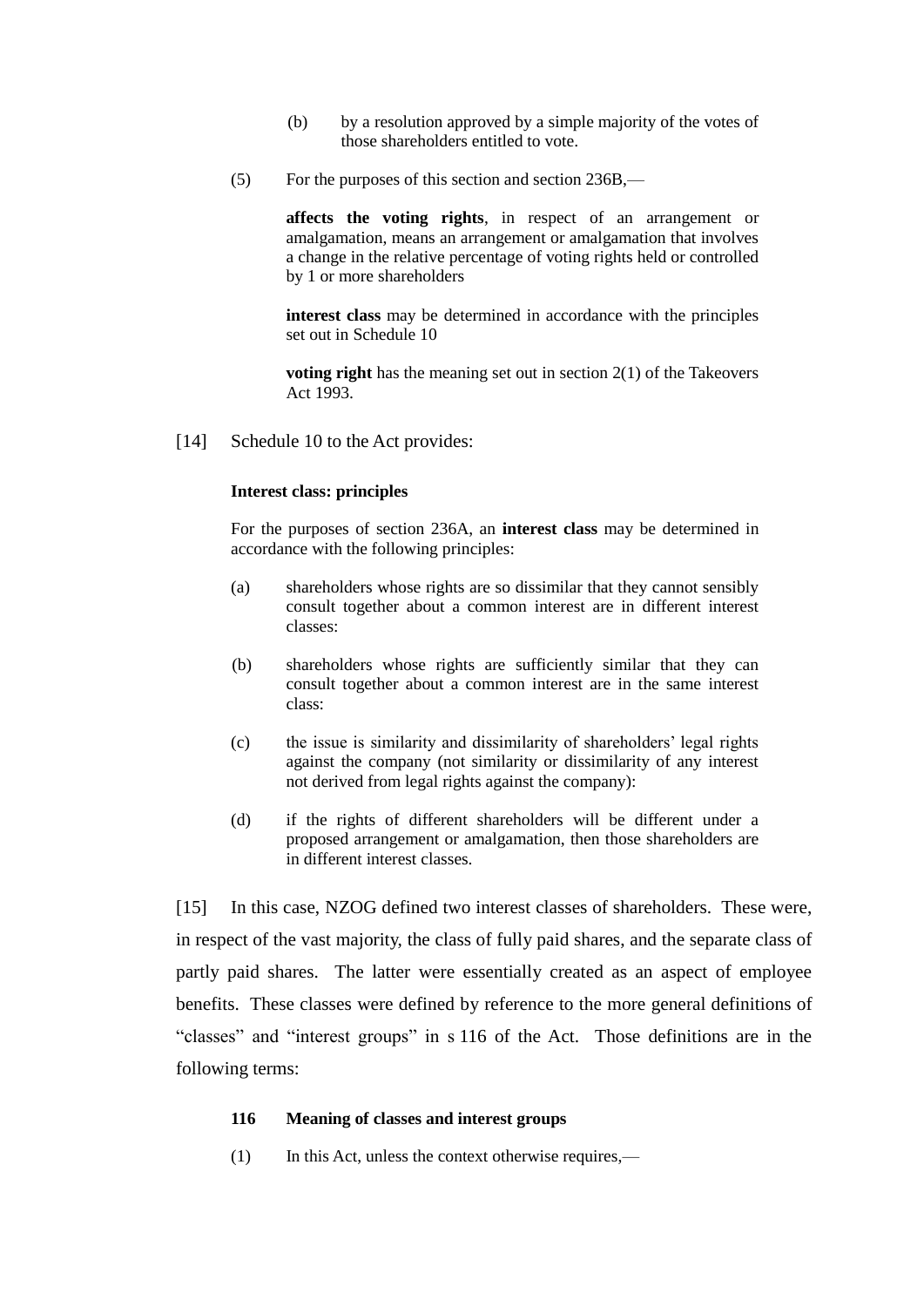**class** means a class of shares having attached to them identical rights, privileges, limitations, and conditions

**interest group**, in relation to any action or proposal affecting rights attached to shares, means a group of shareholders—

- (a) whose affected rights are identical; and
- (b) whose rights are affected by the action or proposal in the same way; and
- (c) subject to subsection  $(2)(b)$ , who comprise the holders of 1 or more classes of shares in the company.
- (2) For the purposes of this Act and the definition of the term interest group,—
	- (a) 1 or more interest groups may exist in relation to any action or proposal; and
	- (b) if—
		- (i) action is taken in relation to some holders of shares in a class and not others; or
		- (ii) a proposal expressly distinguishes between some holders of shares in a class and other holders of shares of that class –

holders of shares in the same class may fall into 2 or more interest groups.

[16] Nothing turns on the definition applied to identify interest classes in the present case. There is no realistic prospect that the interest classes adopted by NZOG would be any different, depending on whether the generic definitions from s 116, or the specific criteria in sch 10, were applied.

[17] NZOG justified its reliance on the s 116 definitions because the application of sch 10 is cast in permissive terms. Section 236A(5) provides that "interest class" *may* be determined in accordance with the principles set out in sch 10, and that permissive formula is repeated at the outset of the schedule itself.

[18] Submissions on behalf of the Panel reject that approach and suggest that this is a context in which seemingly permissive language is not to be construed literally, but instead treated as denoting a mandatory form of consideration.<sup>2</sup>

 $\overline{2}$ <sup>2</sup> Citing *Warwick Henderson Gallery Ltd v Weston* [2006] 2 NZLR 145 (CA) at 149.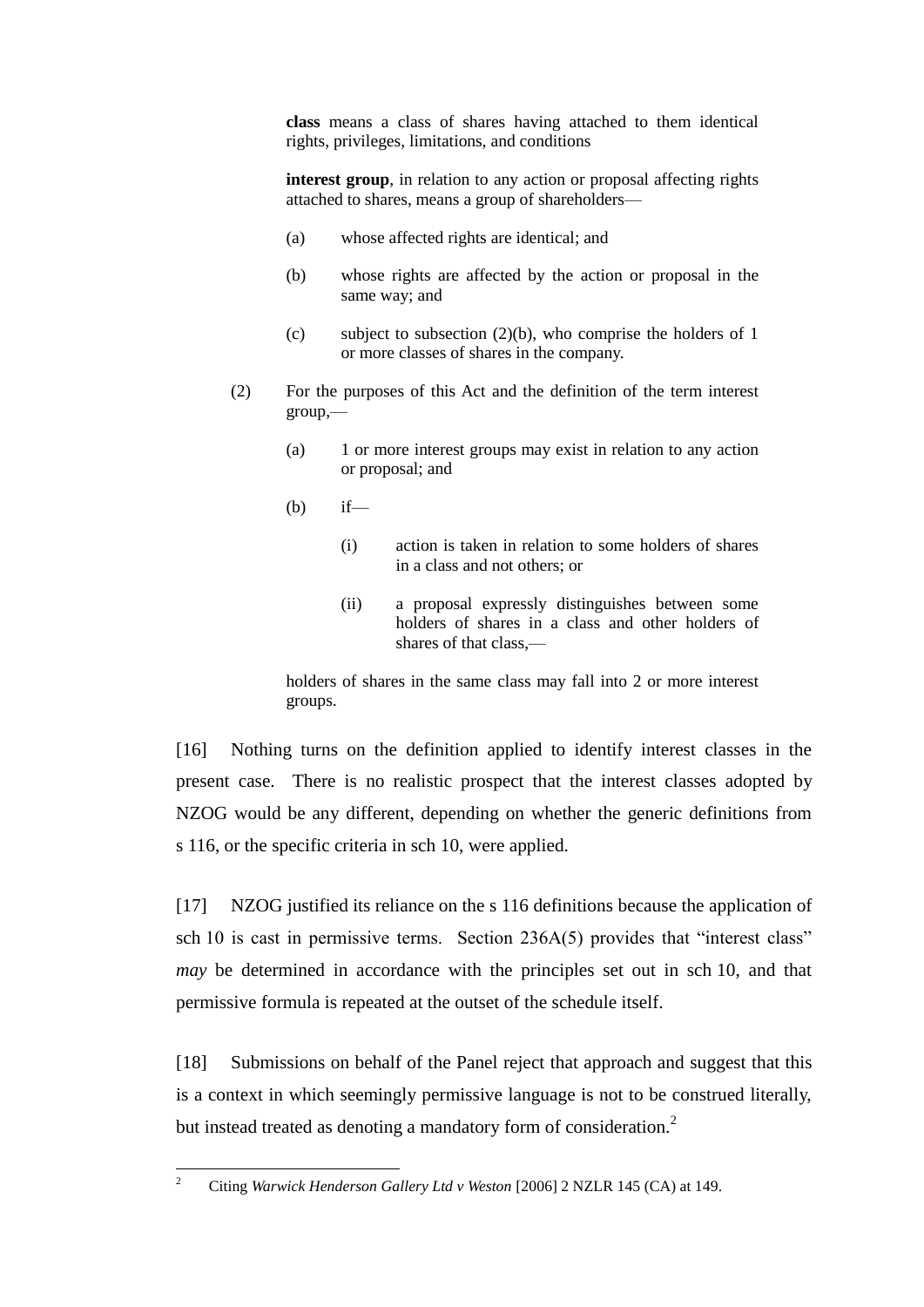[19] I incline to the view that the definition in sch 10 should apply when code companies are assessing interest classes for the purposes of an originating application under Part 15. The more general definition in s 116 is prefaced on the basis that those provisions are to apply unless the context otherwise requires, and the essential purpose of sch 10 is to provide guidance on how code companies are to identify interest classes when resorting to the Part 15 procedure. I accept the point made for the Panel that the purpose of introducing a specific schedule would be undermined if references to it in permissive language left applicant companies to adopt another definition of what constitutes an interest class of shareholders.

# **The merits of the application**

[20] The test for approving such proposals is whether an intelligent and honest business person, assessing the proposal from the perspective of a member of the class of shareholders concerned, might reasonably approve of it. Clearly, the fact of very substantial support for a proposal, following a fully informed and adequate procedure, is an indication that the test will be met. The Court of Appeal has suggested that the classic test might be supplemented by a consideration of whether the arrangement is fair and equitable. $3$ 

[21] The board of NZOG had resolved that the fairest and most efficient way of returning capital to shareholders is to implement the arrangement, and further resolved that the arrangement was in the interests of the company's shareholders and would not disadvantage its creditors.

[22] In all the circumstances, I am satisfied that the test is met. I am also satisfied in terms of  $s$  236A(2)(b)(i) that resort to the Part 15 procedure has not adversely affected the interests of NZOG shareholders.

[23] Accordingly, I make the order sought in the originating application, to approve the arrangement as proposed.

<sup>3</sup> *Weatherston v Waltus Property Investments Ltd* [2001] 2 NZLR 103 (CA) at [35].

 $\overline{3}$